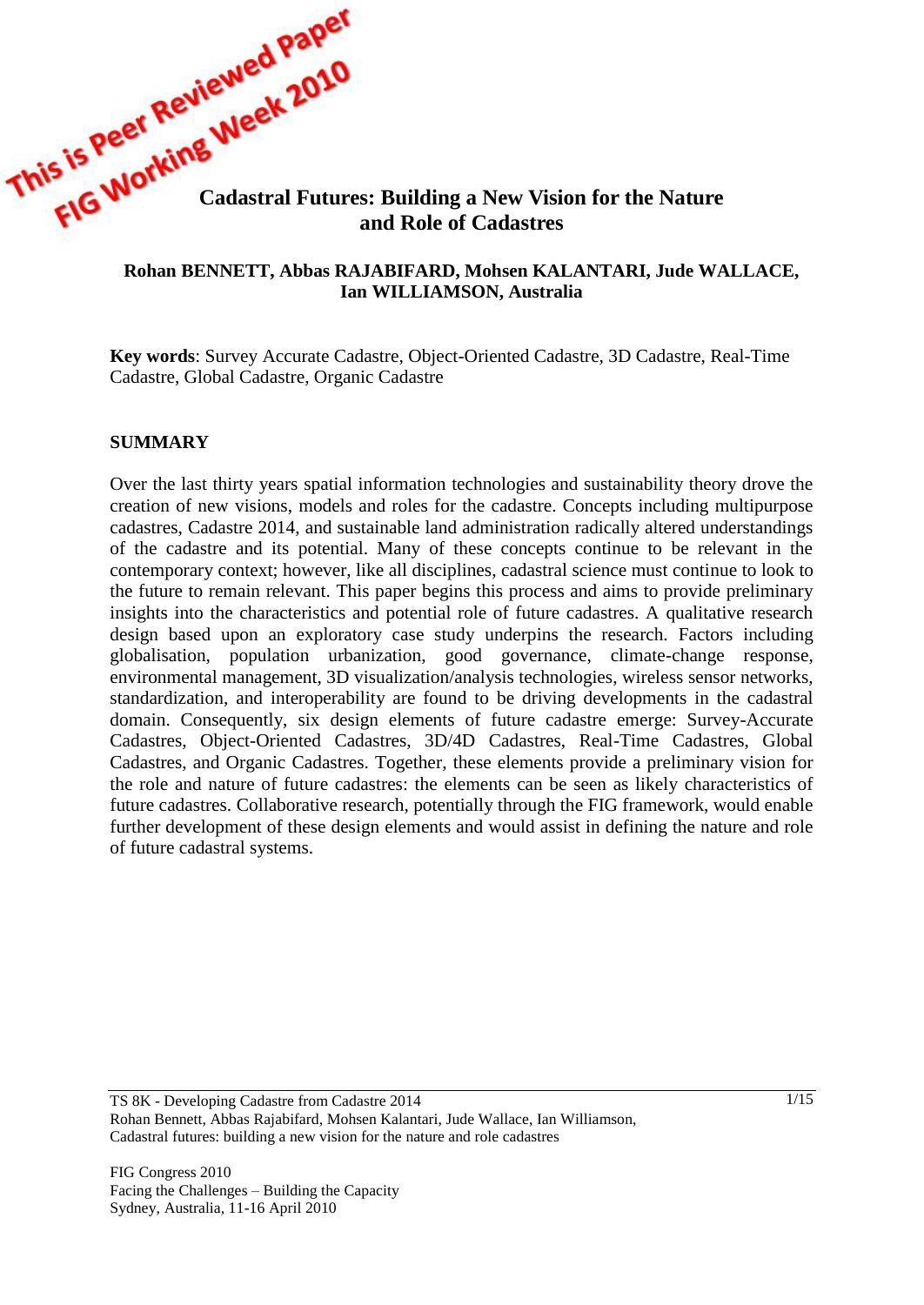# **Cadastral Futures: Building a New Vision for the Nature and Role of Cadastres**

## **Rohan BENNETT, Abbas RAJABIFARD, Mohsen KALANTARI, Jude WALLACE, Ian WILLIAMSON, Australia**

# **1. INTRODUCTION**

In the final decades of  $20<sup>th</sup>$  century cadastral systems were revolutionized: spatial information technologies and sustainability theory drove the creation of new visions, models and roles for the cadastre. Innovative concepts and seminal documents including the Multipurpose Cadastre (McLaughlin, 1975; Williamson, 1985), FIG Statement on the Cadastre (FIG, 1995), The Bogor Declaration (FIG 1996), The Bathurst Declaration (UN-FIG, 1999), Cadastre 2014 (Kaufmann and Steudler, 1998), the Core Cadastral Domain Model (van Oosterom *et al*, 2006), and the Land Management Paradigm (Enemark *et al*, 2005) radically altered understandings of the cadastre and its potential. Practical implementations can now seen in the land administration systems of both developed and developing countries.

To remain relevant cadastral science must continue to look to the future: potential challenges and opportunities need identification, analysis and response. Cadastral theories and models developed over the previous thirty years (e.g. Multipurpose Cadastres, Cadastre 2014 etc.) require reappraisal in the contemporary context. Cadastres must continue to change to meet the challenges of poverty, environmental protection, good governance and economic stability.

This paper aims to summarize recent developments and provide preliminary insights into the characteristics and potential role of future cadastres. The research design is first articulated followed by a brief summary of developments in cadastral theories and models over the last thirty years. Particular focus is given to their applicability in current contexts. This analysis leads to a discussion of new macro-environment drivers (e.g. economic issues) impacting on the nature and role of future cadastres. The drivers are then used to propose the characteristics of future cadastral systems. Six conceptual design elements emerge and are discussed: Survey-Accurate Cadastres, 3D/4D Cadastres, Real-Time Cadastres, Global Cadastres, Object-Oriented Cadastres, and Organic Cadastres. The paper concludes by calling for more collaborative research to be conducted into the nature and role of future cadastral systems. The preliminary vision supplied here can be used to initiate these disciplinary discussions.

## **2. RESEARCH DESIGN**

A qualitative research method was utilized. Specifically, an exploratory case study was devised (as distinct from 'descriptive' or 'explanatory' case studies). Exploratory case studies discover new theories often after the completion of data collection (Yin, 1993). In essence, they are used to develop hypotheses that are more rigorously tested in later studies. This technique appeared highly appropriate as the study aimed to generate hypotheses for the nature and role of future cadastres.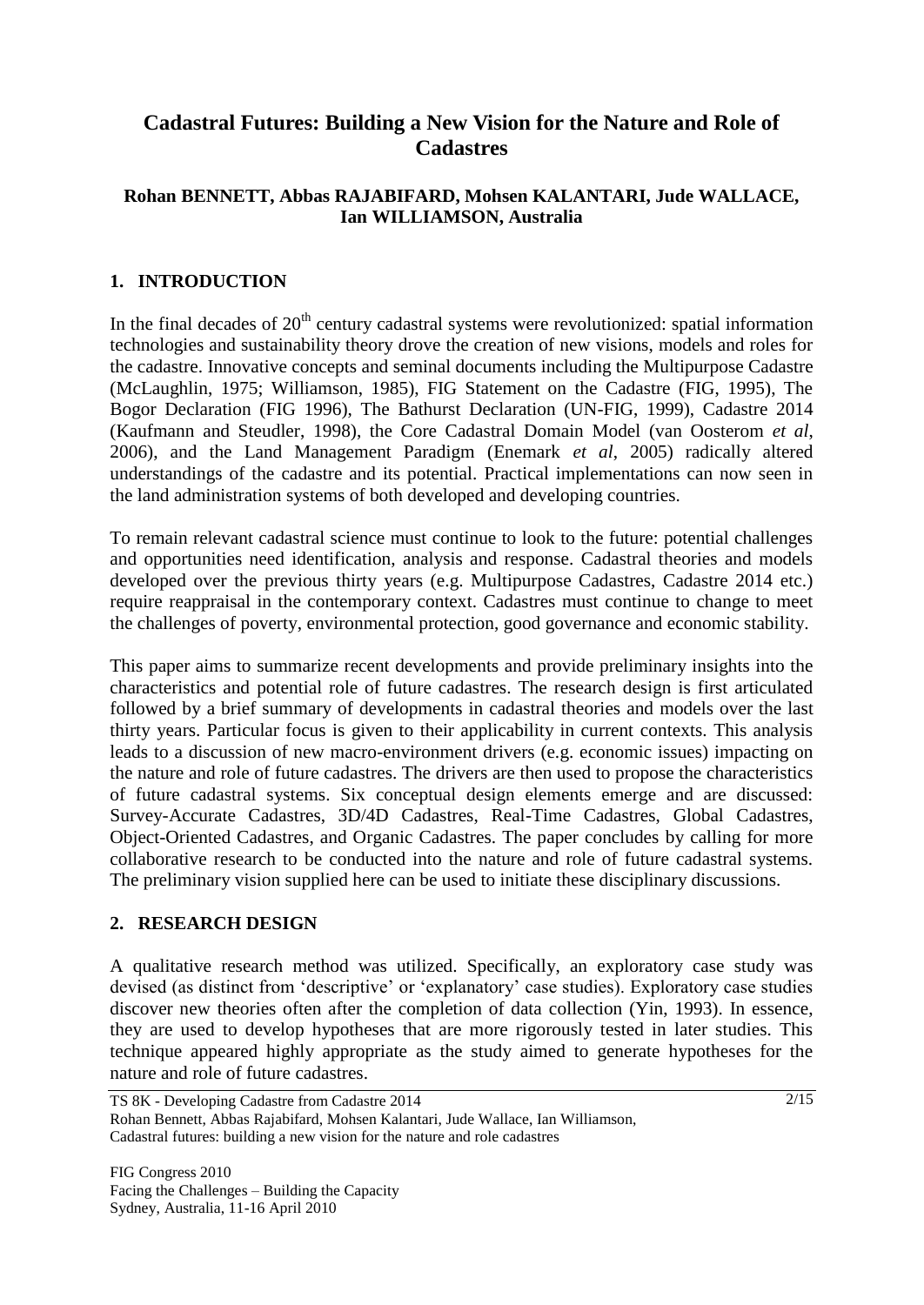As the study was not directed at any specific country, state or jurisdiction a global perspective was utilized. Figure 1 illustrates the four main stages of the study. First, a review of preexisting global cadastral trends was undertaken. This enabled current contexts and predicted trends to be understood. Second, future societal scenarios were studied using the PESTLE methodology (Aguila, 1967; Turner, 2002). The year 2050 was used as an endpoint for these macro-environment forecasts. Potential changes to political/legal, economic, social, technological, and environmental were assessed. A number of pre-existing scenario tools were used to guide the analysis including the Special Report on Emissions Scenarios prepared by the UN's Intergovernmental Panel on Climate Change (IPCC) and the UNFPA's State of World Population reports (UNFPA, 2009). Third, outcomes from the future scenarios were used to predict responses from governments, land administrators, and cadastral scientists in relation to the nature and role of future of cadastres. Finally, the potential responses were organized into a discrete number of future cadastral trends. Further validation of these predicted trends are required. Consequently, the link between stage 1 and 4 is left incomplete.



**Figure 1.** The four main stages of the research method

# **3. MODERN CADASTRAL THEORIES AND PRACTICE**

Prior to modern information systems, cadastres primarily served fiscal or juridical functions (Williamson *et al*, 2009). Fiscal cadastres focused on taxation of land, while juridical cadastres focused on protecting land rights and developing land markets. European cadastres from the 16<sup>th</sup> and 17<sup>th</sup> century provide examples of the former. Australian cadastres of the 19<sup>th</sup> century provide examples of the later. Post 1970, rapid developments in information technologies and the push for environmental, social and economic sustainability led to new developments and applications for the cadastre. These are now discussed.

## **3.1 The Multipurpose Cadastre**

TS 8K - Developing Cadastre from Cadastre 2014 Rohan Bennett, Abbas Rajabifard, Mohsen Kalantari, Jude Wallace, Ian Williamson, Cadastral futures: building a new vision for the nature and role cadastres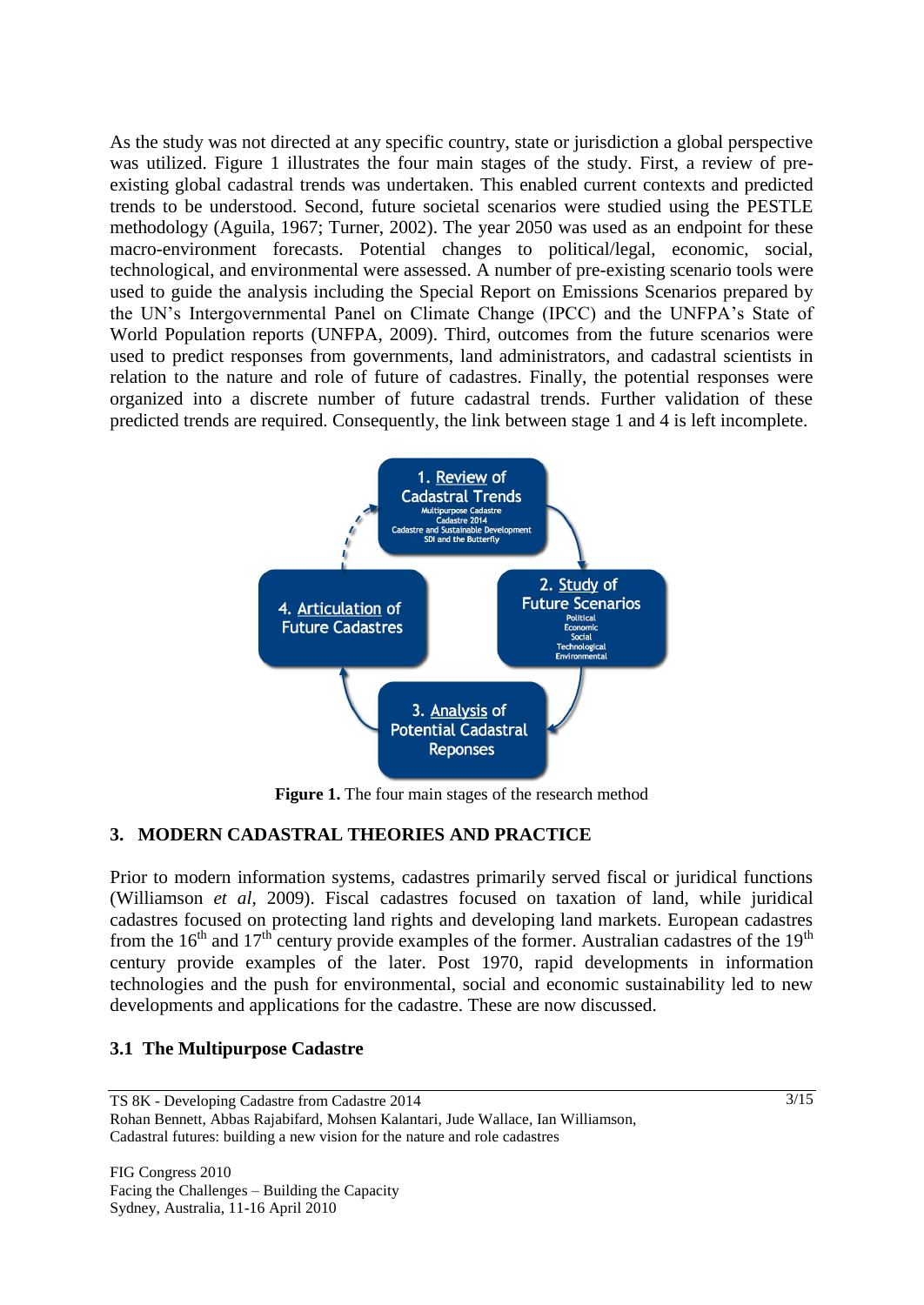Literature on multipurpose cadastres emerged in the 1970s and 1980s. Authors such as McLaughlin (1975) and Williamson (1985) modernized, developed and promoted the multiple uses of the cadastre. These works prompted substantial publications from the National Research Council in the USA (NRC, 1980; NRC, 1982; NRC, 1983). Multipurpose cadastres have more utility than juridical and fiscal cadastres. While they contribute to the management of land tenure and land taxation, they also underpin the important activities of land use planning, land development, environmental management and wider social organization. Countries such as Germany, Austria, much of Eastern and Central Europe and parts of Scandinavia provided robust models of what the multipurpose cadastre would look like: they exhibited multipurpose characteristics prior to the modern literature. By the late twentieth century the use of multipurpose cadastres, based on these European experiences, was considered 'best practice' and underpinned many other theoretical developments in cadastral science (FIG, 1995; Dale and McLaughlin 1999; Kaufmann and Steudler, 1998). This overarching concept still underpins cadastral and SDI developments in most developed countries. Moreover, developing countries implementing cadastres are well placed to take advantage of the multipurpose concept.

# **3.2 Land Administration and Sustainable Development**

During the 1990s the potential of the cadastre to support sustainable development was articulated in The Bogor Declaration (FIG, 1996) and The Bathurst Declaration (UN-FIG, 1999). The Bogor Declaration responded to Agenda 21 (UN, 1992) and revealed the cadastre's role in combating poverty and environmental decline. The Bathurst Declaration helped promote the multi-disciplinary term 'Land Administration' and articulated the link between good land management and the cadastre: the cadastre enabled good land management by providing reliable and usable land information. These documents continue to underpin developments in the Land Administration domain, particularly in developing countries. Enemark *et al* (2005) built upon the framework with the Land Management Paradigm. The paradigm revealed the link between a country's land policies, land administration functions, information infrastructures and the achievement of sustainable development. More recently, the cadastre's role in climate change responses has received attention. Bennett (2007) outlined the potential of cadastral systems to organize new property interests including carbon credits and unbundled water rights. Van der Molen (2009) also articulated the important role the cadastre can play in organizing responses to climate change. The cadastre is now inextricably linked with the world's most pressing concerns: sustainability and climate-change.

## **3.3 Cadastre 2014**

In the 1990s the technical future of the cadastre was also explored. Cadastre 2014 provided a blueprint for the next two decades of technical advancements (Kaufmann and Steudler, 1998). The document centred on six statements. Statement 1 dealt with emerging property rights, restrictions and responsibilities and the need to manage them within the cadastral framework. Much theoretical work was undertaken in this realm with the development of the Property Object Model and the RRR Toolbox (Ting, 2002; Bennett *et al*, 2007; Bennett *et al* 2008).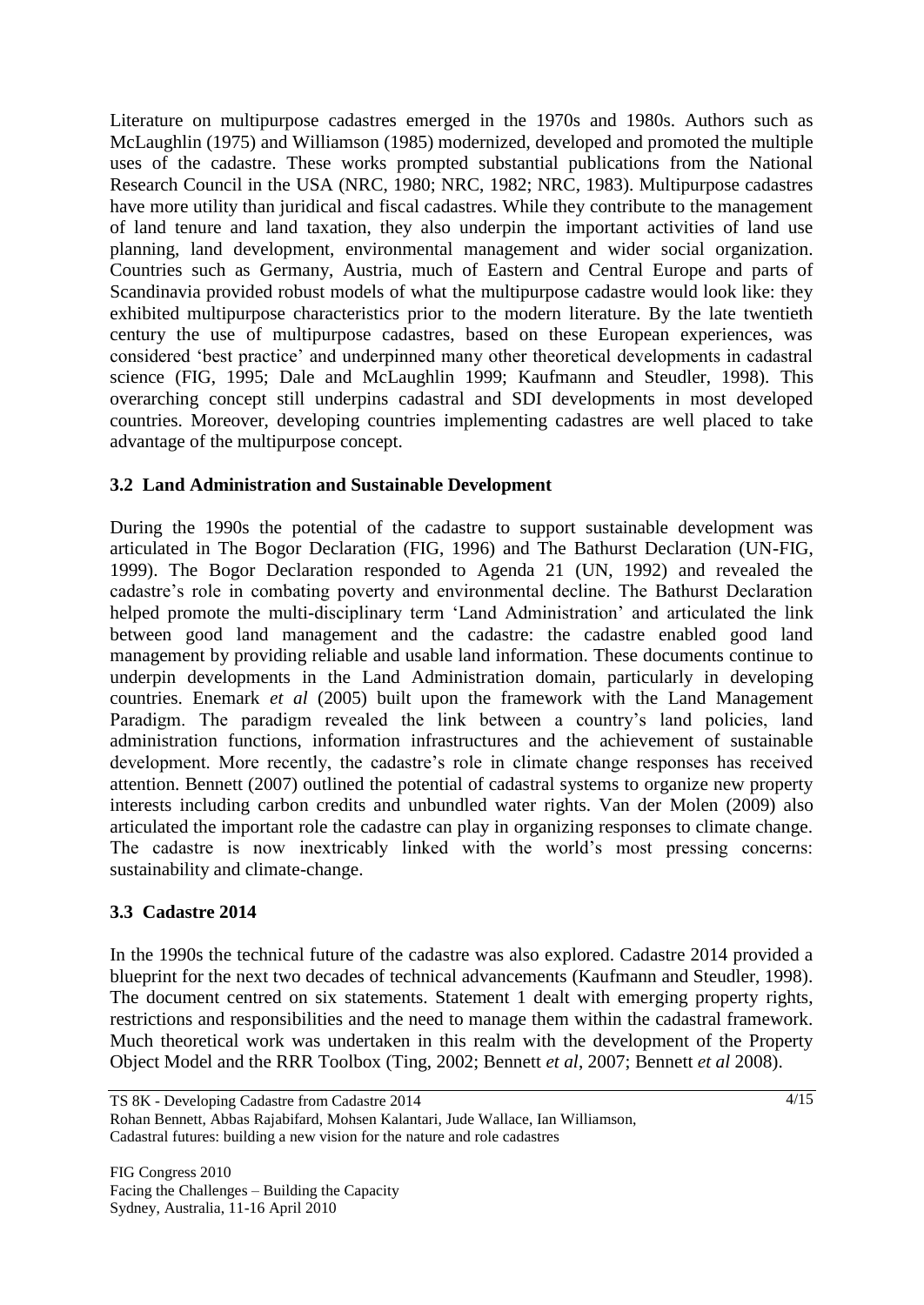Statement 3 closely related to Statement 1. It deals with the evolution from Cadastral Mapping to Cadastral Modelling. The modelling process enables Statement 1 to be realized. Technical designs including the Core Cadastral Domain Model (c.f. Social Tenure Domain Model, Land Administration Domain Model) are also emerging in relation to Statement 3 (Oosterom, van, *et al*, 2006; Kalantari *et al*, 2008). These are object-oriented models for organizing property interests within a cadastral system. The models are inherently flexible. Adaptability is highlighted by developments in modelling social tenures through the work of the Global Land Tools Network (GLTN). Whilst some implementations are now evident in Western Australia and The Netherlands, all countries are still dealing with the legal complexities relating to integrated management of property interests.

Other Cadastre 2014 statements included: the abolition of the separation between maps and registers (Statement 2); the abolition of pencil and paper cadastres (Statement 4); a move towards privatising elements of the cadastre (Statement 5); and the requirement for the cadastre to be cost recovering (Statement 6). Pencil and paper cadastres are now extinct in all developed economies; however, the other statements are more contentious. Many jurisdictions moved to remove institutional barriers between maps and registers; however, political inertia and embedded government silos meant this separation often continues. Moreover, a country's context determines how privatised the cadastre becomes: many countries continue to run highly public cadastres.

Cadastre 2014 has been an extremely useful document for generalizing technical developments for the cadastre in the contemporary context. However, as 2014 approaches, cadastral manages need to plan for new developments.

## **3.4 SDI and the Butterfly**

The 1990s and 2000s saw an explosion in SDI theory and implementation. The nature, implementation and evaluation of SDIs were thoroughly researched. The 'Spatially Enabled Society' concept emerged to articulate how spatial technologies would drive the organization of societies and their information.

SDI science impacted greatly on the cadastre. The cadastre underpinned SDI and spatially enabled societies. Land parcels are the fundamental spatial unit upon which people and governments organize their activities and how a country's land is understood, whether they are based on formal legal tenures or informal social tenures. The 'Butterfly Diagram' exemplifies the relationship (Williamson *et al,* 2009). It consolidates contemporary cadastral theories emerging over the previous thirty years: Multipurpose Cadastres, The Cadastral Concept, Bathurst and Bogor Declarations, Cadastre 2014 (elements of) and The Land Management Paradigm are integrated in a single model. The butterfly diagram neatly articulates current thinking on the nature and role of the cadastre by showing how the parcel layer provides the essential connection between land administration functions, land information and the implementation of policies to deliver sustainable development. However,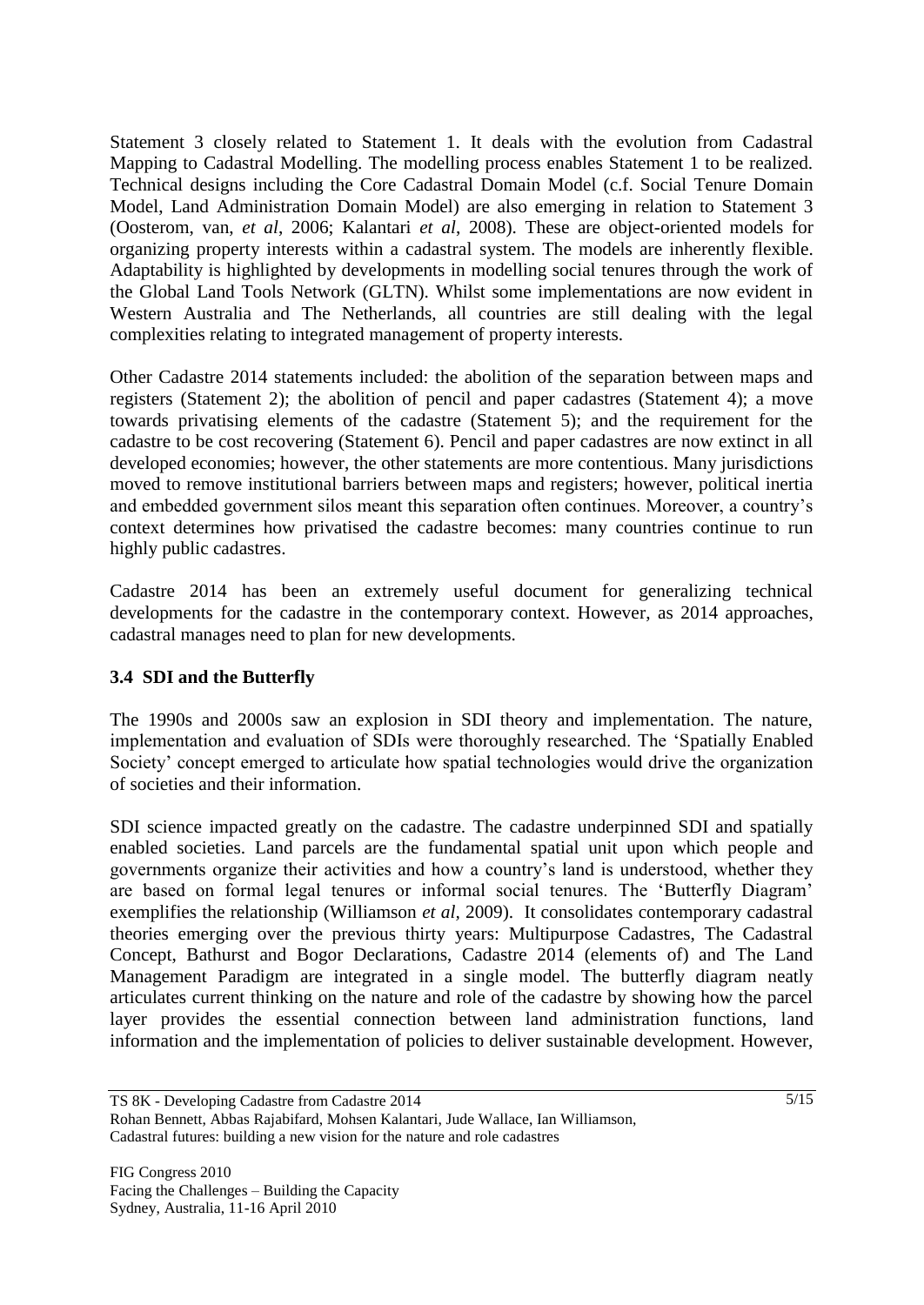the diagram does not consider the cadastre's technical makeup or future drivers. This paper now intends to consider these future drivers.

# **4. CONTEMPORARY DRIVERS FOR THE CADASTRE**

Contemporary and predicted macro-environment drivers impacting on the cadastre were analysed using the PESTLE methodology (Aguilar, 1967; Turner, 2002). A number of scenarios tools were used to guide the analysis (e.g. IPCC Emissions Scenarios, UNFPA's State of World Population 2009). It should be noted that the consequences for the cadastre of these drivers is discussed in subsequent sections.

# **4.1 Political and Legal Drivers**

Good governance is now accepted as the fourth, and perhaps most essential, pillar in the sustainability equation. The need for good governance is best exemplified in the recent financial crisis originating in the United States: lack of regulation and organized information led to poor risk management and decision making, ultimately resulting in the collapse of the property and credit markets. The interconnectivity of world banking and financial systems extended the failures to the global context. These experiences leave a clear message: a wellorganized layer of parcel information in a national SDI is needed to provide immediate and accurate information about land based activities. The cadastre is thus an important tool in providing good governance: the parcel layer acts as conduit by delivering social, economic and environmental information to decision makers. While the underlying role of the cadastre will continue to be tenure organization and taxation, there will be more demand for the delivery of information for decision-making, particularly in relation to sustainable development, climate change and emergency management (UN-FIG, 1999; Williamson *et al*, 2009). There will be pressure to improve the spatial accuracy of DCDBs and the speed at which they are updated.

## **4.2 Environmental Drivers**

Climate change scientists predict more severe and more frequent extreme weather events in the coming decades. Australia's severe bushfire events in February 2009 provide a pertinent example: 173 lives were lost, more than 600 people were injured, 2200 houses were destroyed and 1.1M hectares were burnt. This represents Australia's worst natural disaster. These experiences are common in large scale disasters, whether they are earthquakes, tsunamis, flooding, hurricanes or fires. The need to prepare environments and quickly respond in severe scenarios will become an increasing focus for governments. Spatial information, particularly the cadastre, will be involved in preparation, response and recovery phases. For example, the cadastre could provide a framework for understanding and preparing for the impact of predicted sea level rises. Survey-accuracy and the inclusion of the third dimension (height) into all cadastres will be essential (Stoter *et al*, 2003). Moreover, the need for standards for integrating natural environment data with the cadastre will also be important. If such rises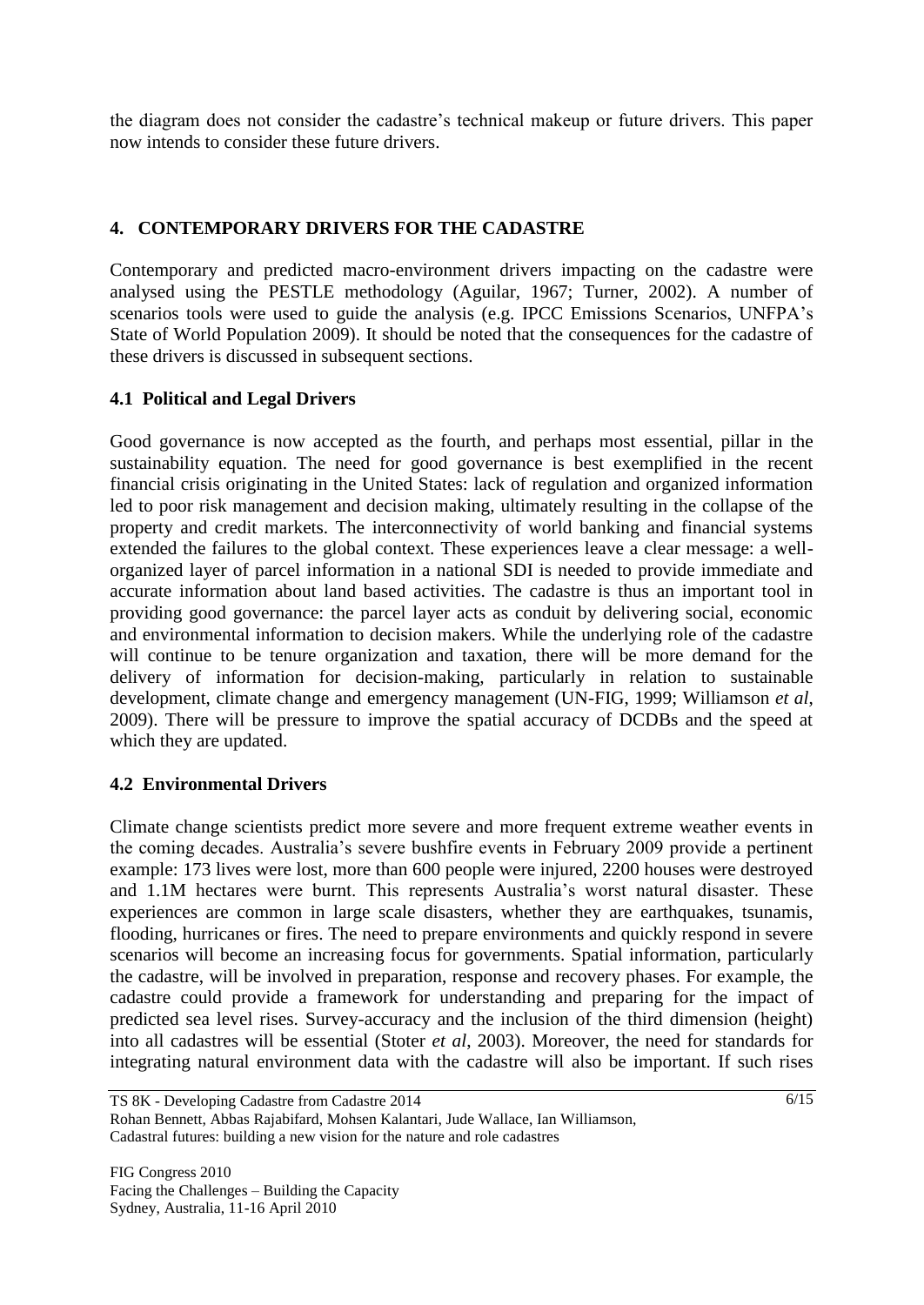occur the cadastre will be used to organize infrastructure responses (e.g. levies) and the relocation of people.

# **4.3 Technological Drivers**

As in the previous thirty years, technological solutions will continue to offer new ways of organizing and utilizing cadastral information. Coordinates and 64bit processing will enable all DCDBs to be migrated to survey accuracy. New 3D visualization and analysis tools will continue to emerge: unlike previous examples focused on presenting static 3D models (e.g. early versions of Google Earth), the new platforms will enable real-time and predictive analysis of phenomena and events. Utility networks, people movements, traffic surges, social interactions and environmental flows will be captured, visualized and analysed by decision makers in real-time. Wirless Sensor Networks (WSNs) will potentially enable property interest information to be captured remotely in the field and fed directly into land administration systems (Bennett *et al*, 2009). The cadastre will continue to be an important component of these analytical systems: real-time accuracy, 3D property interests and interoperability through standardization of the cadastral domain will be essential. Human capacity to use these technologies will continue to increase: emerging generations expect high levels of interaction with technologies and the ability to contribute data. Spatial will no longer be special: it is will be ubiquitous and absolutely essential.

# **4.4 Social-Economic Drivers**

The urbanization of the population will be the greatest socio-economic trend over the next thirty years in both developed and developing counties (UNFPA, 2009). Management of these mega-cities will present massive challenges to governments. The cadastre needs to be reorganized: a shift away from discrete land parcels to integrated networks of property objects will be necessary to handle the complexity.

Globalisation will continue to be a significant economic force on most economies. Demand for better global land market information will increase. Events such as the US sub-prime mortgage collapse will spur the demand: the role of land in underpinning share markets and financial institutions was made patently clear to investors. Cadastres are the tool for delivering the required certainty, however, they have been largely passed over in the race to build new commodities out of land. Balance must be restored: the cadastre must reassume the role of securing all interests in land. This can include mortgage-backed securities and other complex commodities. Integration between cadastres and with financial and share markets appears a real possibility.

# **5. FUTURE CADASTRES**

Based on the macro-environment drivers discussed, potential characteristics of future cadastres are now summarized. These include survey-accuracy, object-oriented design, 3D/4D arrangements, real-time information, global linkages and organic characteristics. The characteristics are discussed in the order of their potential implementation.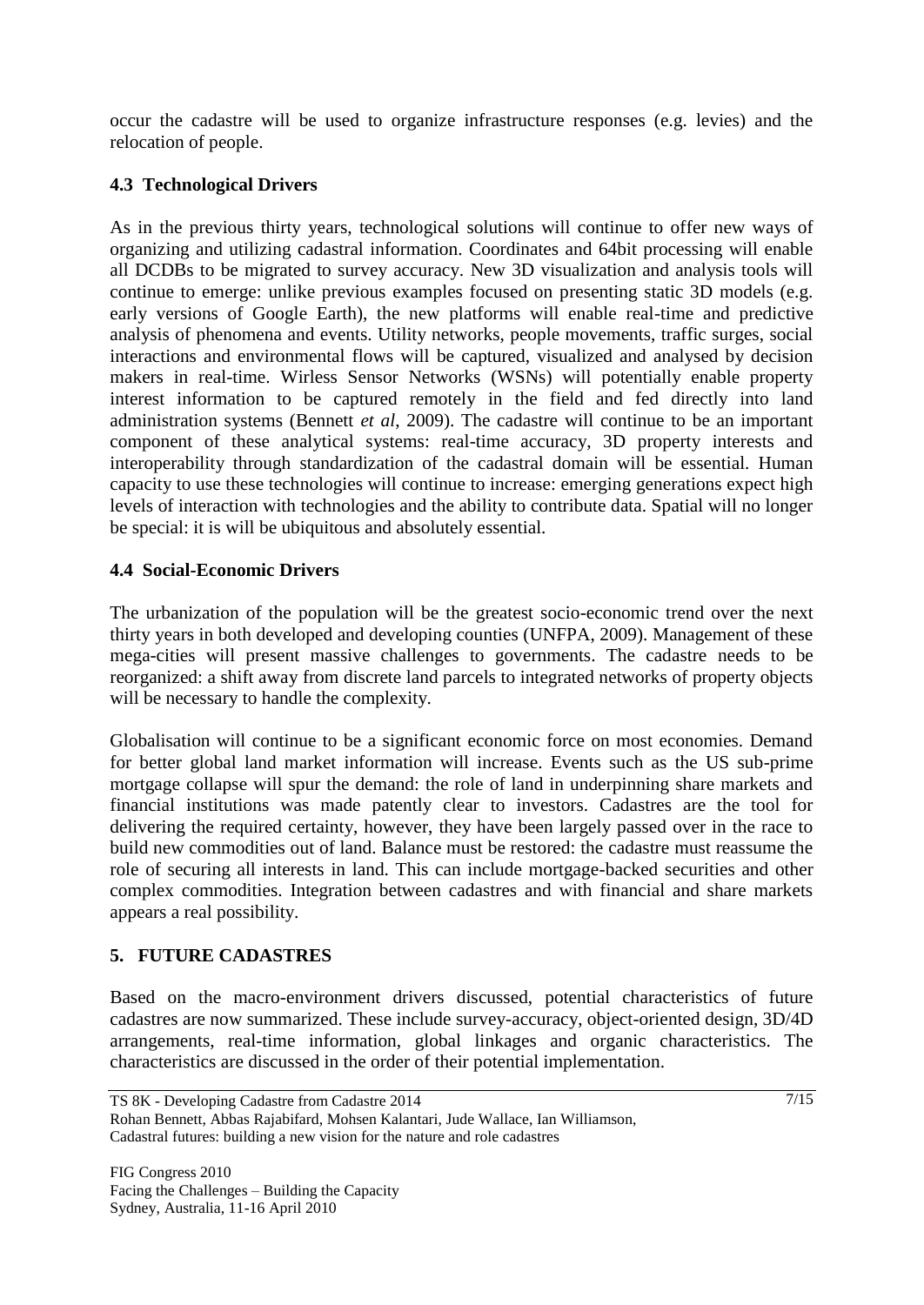#### **5.1 Survey-Accurate Cadastres**

Whilst earlier paper-based cadastral maps exhibited survey-accuracy (sub-centimetre accuracy), many modern DCDBs do not (Figure 2): crude digitisation of paper-maps resulted in large errors in these databases during the 1980s and 1990s. Many applications of the cadastre will require survey accuracy: building management, utility administration, infrastructure organization, precision farming, some navigation applications and sea-level rise response all require such accuracy. Moreover, not only will ownership parcels need surveyaccuracy, the hundreds of new property objects require measurement and representation (Bennett *et al*, 2007). Only survey-accuracy will enable the complex layering of property interests to be accurately understood. Those countries and states equipped with surveyaccurate cadastres are far better placed to manage these new challenges.



**Figure 2**. Cadastres will be survey accurate: virtual representations must match reality

The concept of survey-accurate cadastres is not new: a good amount of literature already exists (c.f. Buyong et al, 1991; Elfick, 1995; Spaziani, 2002; Fradkin and Doytsher, 2002; Rowe, 2003). Currently, the majority derives from New Zealand, Malaysian, Israeli and Australian experiences: an audit of other jurisdictions appears necessary.

In recent times the desire for survey-accuracy has been described informally as a preoccupation of uncertainty-averse surveyors: fitness for purpose would be a better goal. Whilst this could be considered true, a survey-accurate cadastre will presumably fit all purposes and will therefore continue to be an ongoing aspiration, particularly as the costs and expertise required for implementation of survey-accuracy reduces.

# **5.2 Object-Oriented Cadastres**

The proliferation of new property rights, restrictions and responsibilities will force a shift in focus from land parcels to property objects. Parcels will continue to be an important peopleland organization tool, however, many new interests exhibit vastly different spatial footprints (Figure 3). Already, much theoretical work has been undertaken in this realm: the core cadastral domain model provides an example using the UML object-oriented language (Oosterom, van, *et al*, 2006; Kalantari *et al*, 2008). Practical implementation will require large

```
TS 8K - Developing Cadastre from Cadastre 2014
Rohan Bennett, Abbas Rajabifard, Mohsen Kalantari, Jude Wallace, Ian Williamson,
Cadastral futures: building a new vision for the nature and role cadastres
```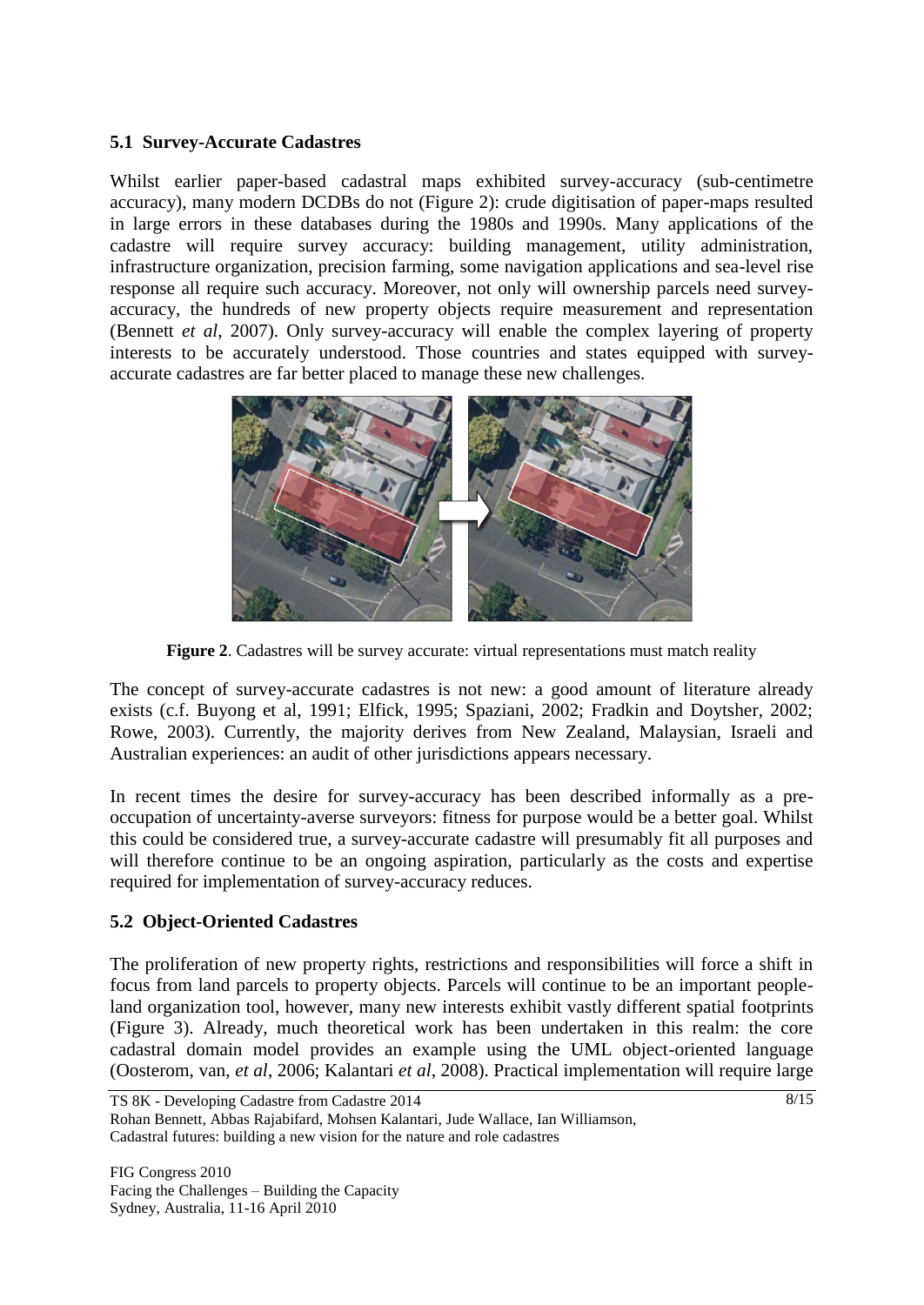investment and potentially dramatic re-engineering of existing cadastral systems and processes.



**Figure 3**. Not all property interests fit comfortably in the parcel framework: object-oriented design is required

## **5.3 3D/4D Cadastres**

Incorporating height and time into cadastral frameworks will be essential: management of vertical villages, proliferation of property interests and sustainability analysis require modelling and visualisation of the third and fourth dimensions (Figure 4). Technological advancements will enable traditional 2D cadastres to be extended to the new dimensions. Administrative friction caused by misinformation and poor understandings of property interests will be dramatically reduced. Consequently, planning and development times will be greatly reduced. Already, preliminary work has been undertaken to understanding the legal, policy and technical barriers to implementing 3D/4D cadastres (Stoter *et al*, 2003; Coors, 2002; Billen *et al*, 2003; Lemmen *et al*, 2003; van der Molen, 2003; Oosterom *et al*, 2006; Oosterom *et al*, 2006a). This important preliminary work will result in technical implementations into the future.



**Figure 4**. 2D approaches do not enable the complete legal situation on land to be easily understood: 3D and 4D cadastres will mitigate administrative friction and improve decision-making

#### **5.4 Real-Time Cadastres**

TS 8K - Developing Cadastre from Cadastre 2014 Rohan Bennett, Abbas Rajabifard, Mohsen Kalantari, Jude Wallace, Ian Williamson, Cadastral futures: building a new vision for the nature and role cadastres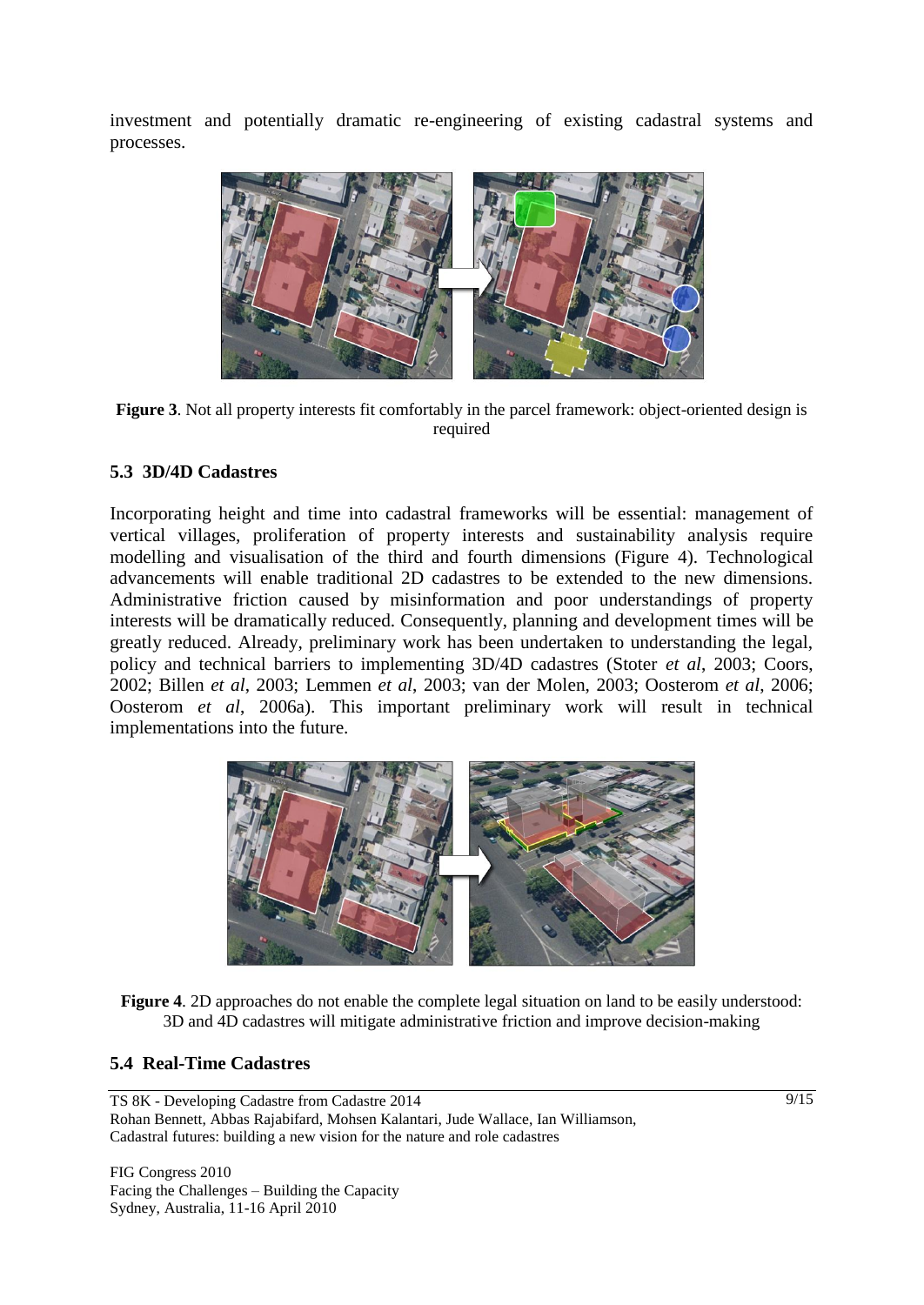Future cadastres will be updated and accessed in real-time. Emergency management, property market management and navigation tools require cadastral information to exhibit this quality. Currently, cadastral and owner information update processes may take weeks or months. However, soon technology will enable surveyors to measure and update the cadastre in the field in real-time. Robust checking processes will continue to ensure the integrity of the cadastre. Utility companies already achieve real-time updates across their networks: mobile computers and GPS units enable field parties to update infrastructure information in the field. To date, minimal literature on real-time cadastres exists, however, research into marine environment management systems will provide initial clues: these systems already model extremely dynamic environments (c.f. Rajabifard *et al*, 2005; Wallace and Williamson, 2006).

# **5.5 Global Cadastres**

Future cadastres will have the capacity to link into regional and global cadastral networks. Globalisation of economic systems and land markets (through mortgage backed certificates and other complex commodities) requires global systems of management. For example, the lack of accurate and timely information relating to the US property market ultimately lead to international investors purchasing toxic US property assets: clear information on the mortgage practices in the US was not available until it was too late. Interoperable cadastral systems appear to offer a method for integrating and better understanding the relationship between land markets (Figure 5). Like international share trading, high integrity information will be essential for organizing investments in foreign land markets. Already regional linkages between states, countries and other jurisdictions are emerging (c.f. Wallace *et al*, 2006). An example is 'Cadlite,' a cadastral product of the Public Sector Mapping Agencies (PSMA Australia). It provides an aggregated model of Australia's state based cadastres. Moreover, technical standardization such as the core cadastral domain model (Oosterom et al, 2006) and Australia's ePlan (Kalantari *et al*, 2009) will enable easier interoperability between systems into the future.



**Figure 5.** Cadastral systems will become interoperable allowing management of economic and environmental concerns at regional and international level

TS 8K - Developing Cadastre from Cadastre 2014 Rohan Bennett, Abbas Rajabifard, Mohsen Kalantari, Jude Wallace, Ian Williamson, Cadastral futures: building a new vision for the nature and role cadastres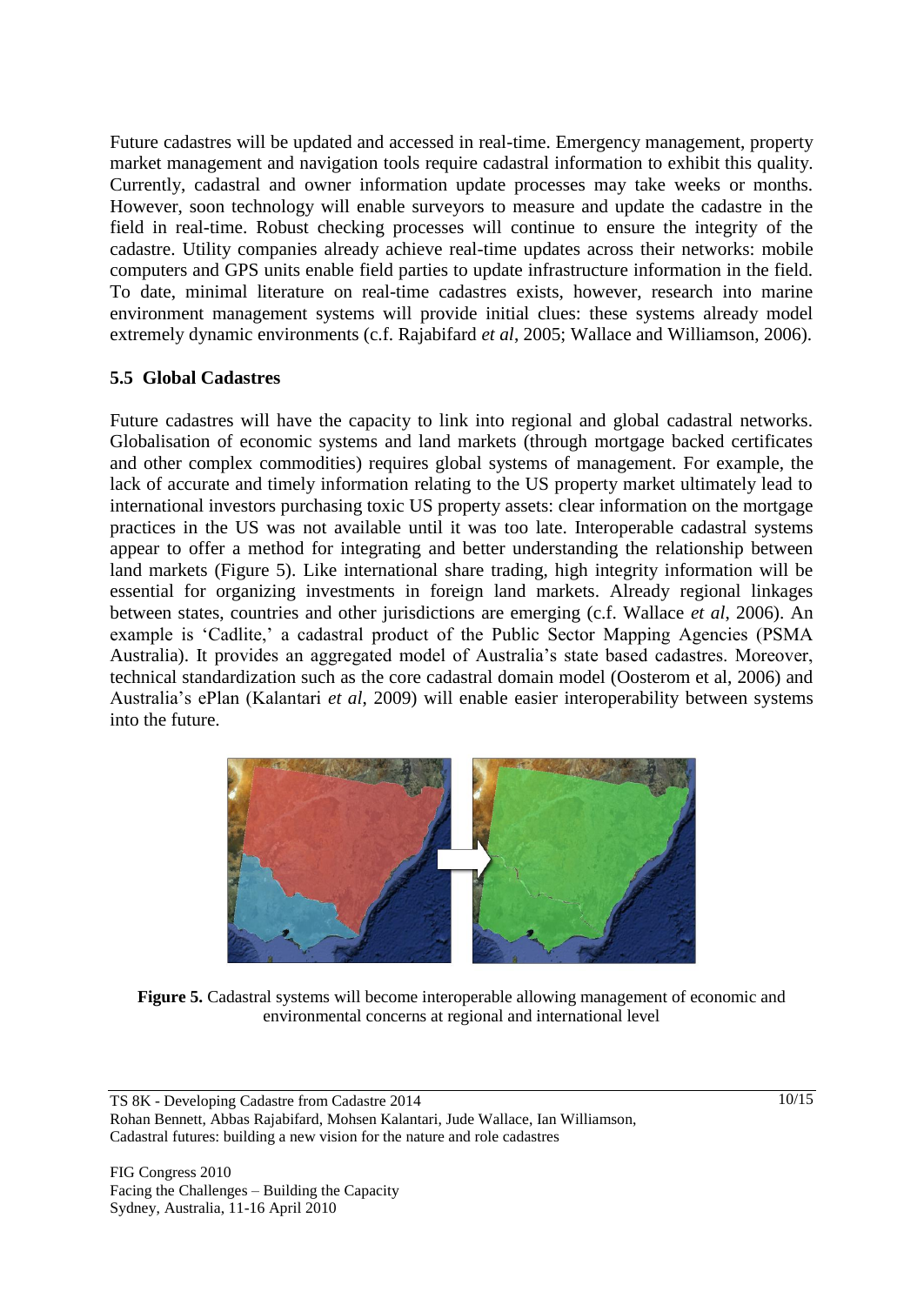Environmental management also requires integration of cadastral systems at regional and global levels: environmental problems and concerns are often spread over multiple jurisdictions. The management of the Murray-Darling Basin in Australia provides a pertinent example. Already the European Union is working on standardizing the cadastral domain to enable integration in the medium term (Martin-Vares and Salzmann, 2009). The Asia-Pacific region, through PCGIAP, has also conducted preliminary work on the concept. The Land Administration Domain Model provides a potential technical solution.

# **5.6 Organic Cadastres**

Cadastres will better model the organic natural environment (Figure 6). Many new property interests are designed around natural phenomena, rather than the strict bearings and distances or Cartesian coordinates found in traditional land parcels (Bennett *et al*, 2007). For example, many interests in the marine environments exhibit fuzzy and changeable boundaries. Moreover, legal controls protecting flora and fauna or the land interests of indigenous communities (such as those found in developing countries) are often vague and require new tools for representation and management (Bennett *et al*, 2009). Ambient Spatial Intelligence achieved through the use of Wireless Sensor Networks (WSNs) will enable the continuous movement of these boundaries to be measurement and presented visually in real-time within the cadastral framework (Duckham and Bennett, 2009).



**Figure 6**. Future cadastres will better model the organic natural environment

# **6. CONCLUSIONS**

Spatial information technologies and sustainability theory drove the creation of new visions, models and roles for the cadastre across the previous thirty years. They radically altered understandings of the cadastre and its potential. Many of these concepts continue to be relevant in the contemporary context, however, cadastral science must continue to look to the future: potential challenges and opportunities need identification, analysis and response. This paper aimed to begin the analysis and provide preliminary insights into the characteristics and potential role of future cadastres.

New drivers impacting on the nature of role of future cadastres were discussed under the categories of political drivers, environmental drivers, technological drivers, and socio-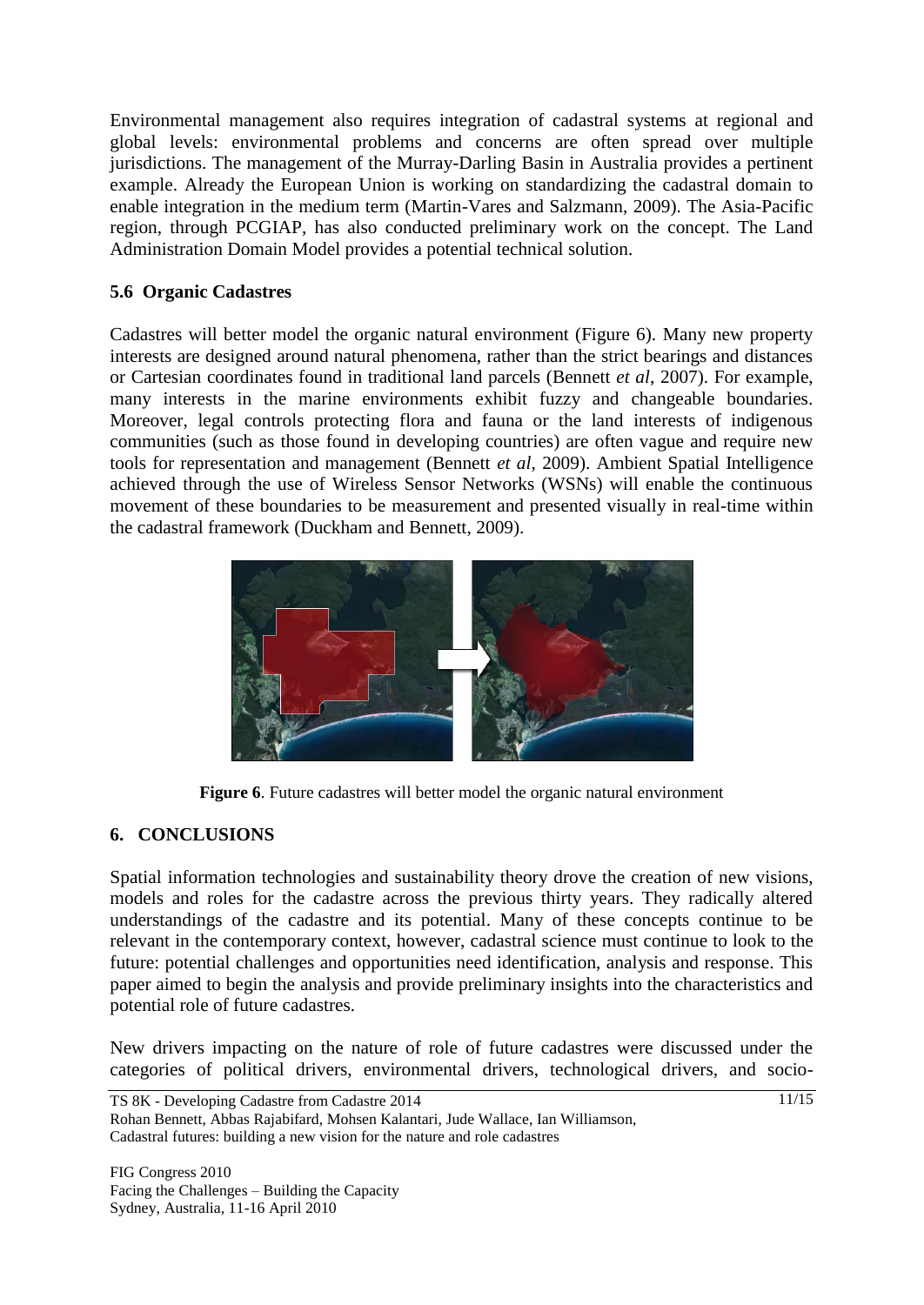economic. Globalisation, population urbanization, good governance, climate-change response, environmental management, 3D visualization/analysis technologies, WSNs, standardization, and interoperability were found to be critical factors driving developments in the cadastral domain.

Based on these drivers, six design elements of future cadastre emerged: Survey-Accurate Cadastres, Object-Oriented Cadastres, 3D/4D Cadastres, Real-Time Cadastres, Global Cadastres, and Organic Cadastres. Together, these elements provide a potential vision for the role and nature of future cadastres. While much theoretical work has already been commenced on a number of the elements, much work is still required. Collaborative research, potentially through the FIG framework, would enable further development of the design concepts and assist in defining the nature and role of future cadastral systems.

# **REFERENCES**

- Aguilar, F.J., (1967), *Scanning the business environment*, Macmillan, New York, United States.
- Bennett, R., (2007), *Property rights, restrictions and responsibilities: their nature, design and managemen*t, PhD Thesis, The University of Melbourne.
- Bennett, R., Wallace, J., Williamson, I.P., (2007), Organising land information for sustainable land administration, *Journal of Land Use Policy*, No 25 (2008), 126-138.
- Bennett, R., Wallace, J., Williamson, I.P., (2008), A framework for mapping and managing land interests, *Survey Review*, Vol 40, No 307, January.
- Bennett, R., Kitchingman, A., Leach, J., (2009, *in press*), On the nature and utility of natural boundaries for land and marine administration, *Journal of Land Use Policy*, [doi:10.1016/j.landusepol.2009.10.008](http://dx.doi.org/10.1016/j.landusepol.2009.10.008) (10 December 2009).
- Billen, R., and Zlatanova, S., (2003), 3D spatial relationships model: a useful concept for 3D cadastre?, *Computers, Environment and Urban Systems*, Volume 27, Issue 4, July 2003, Pages 411-425.
- Buyong, T., Kuhn, W., Frank, A.U., (1991), A Conceptual Model of Measurement Based Multi-Purpose Cadastral Systems, *URISA Journal*, p35-49.
- Coors, V., (2002), 3D- GIS in networking environments, *Computers, Environment and Urban Systems*, Volume 27, Issue 4, July 2003, Pages 345-357.
- Dale, P., and McLaughlin, J.D., (1999), *Land Administration*, Oxford University Press, New York, United States.
- Duckham, M. and Bennett, R. (2009, *in press*), Ambient Spatial Intelligence. In Björn Gottfried (ed.) *Behaviour Monitoring and Interpretation - Ambient Assisted Living.*  IOS Press. Accepted May 2009.
- Elfick, M.H., (1995), A Cadastral Geometry Management System, *The Australian Surveyor*, p35-40.
- Enemark, S., Williamson, I.P., and Wallace, J., (2005), Building modern land markets in developed economies, *Journal of Spatial Sciences*, Vol. 50, No. 2, 51-68.
- Fradkin, K., and Doytsher, Y., (2002), Establishing an urban digital cadastre: analytical reconstruction of parcel boundaries, *Computers, Environment and Urban Systems*, Volume 26, Issue 5, September 2002, Pages 447-463.

TS 8K - Developing Cadastre from Cadastre 2014

Rohan Bennett, Abbas Rajabifard, Mohsen Kalantari, Jude Wallace, Ian Williamson, Cadastral futures: building a new vision for the nature and role cadastres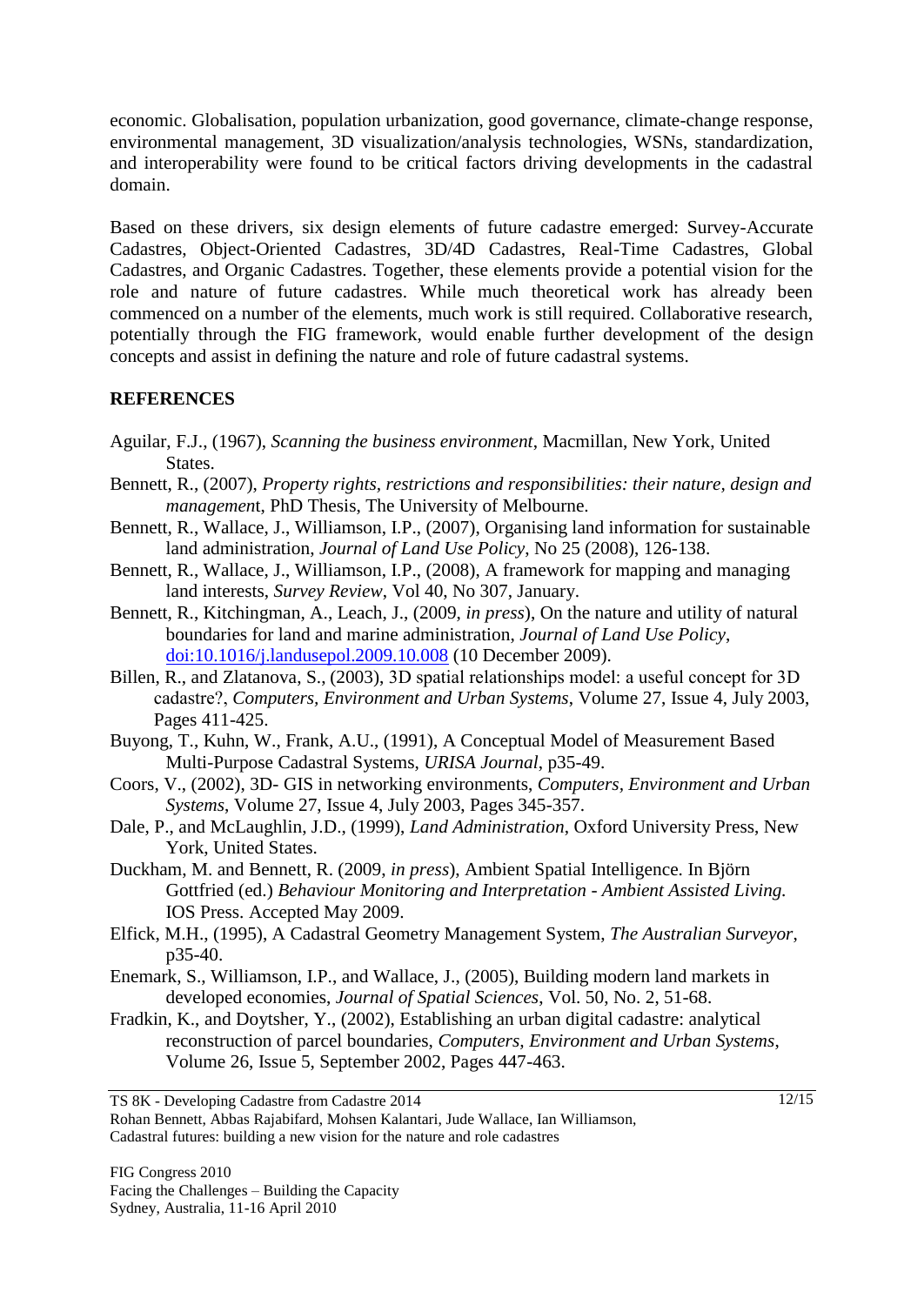- FIG, (1995), *Statement on the Cadastre,* Report prepared for the International Federation of Surveyors by Commission 7 (Cadastre and Land Management), FIG Publication No. 11, 22 p, <http://www.sli.unimelb.edu.au/fig7/cadastre/statement\_on\_cadastre.html>, 11 July 2007.
- FIG, (1996), *The Bogar Declaration*, United National Interregional Meeting of Experts on the Cadastre, Bogor, Indonesia, March 18-22,
- <http://www.sli.unimelb.edu.au/fig7/Bogor/BogorDeclaration.html>, 06 July 2007. Kalantari, M., Rajabifard, A., Wallace, J., and Williamson, I.P., (2008), Spatially Referenced
	- Legal Property Objects, *Journal of Land Use Policy*, Vol. 25, Issue 23, p173-181.
- Kalantari, M., Lester, C., Boyle, D., and Coupar, N., (2009), Towards e-Land Administration: electronic plans of subdivision in Victoria, *SSC2009 Surveying and Spatial Sciences Institute Biennial International Conference*, Adelaide, South Australia, September.
- Kaufmann, J. and Steudler, D., (1998), *Cadastre 2014: A Vision for a Future Cadastral System*, International Federation of Surveyors, Switzerland.
- Lemmen, C., and Oosterom, P., (2003), 3D Cadastres, *Computers, Environment and Urban Systems*, Volume 27, Issue 4, July 2003, Pages 337-343.
- McLaughlin, J.D., (1975), *The Nature, Design and Development of Multi-Purpose Cadastres*, PhD Thesis, University of Wisconsin-Madison, Wisconsin, United States.
- Martin-Vares, A.M., Salzmann, M., (2009), The Establishment of the Cadastral Parcel as a Core Element in the European SDI - Lessons Learned and View Towards Inspiring Applications, *GSDI 11*, Rotterdam, The Netherlands, June.
- Molen, van der, P., (2003), Institutional Aspects of 3D Cadastres, *Computers, Environment and Urban Systems*, Volume 27, Issue 4, July 2003, 383-394.
- Molen, van der, P., (2009), Cadastres and Climate Change, *FIG Working Week in Eilat*, Israel, 3-8 May.
- NRC (National Research Council), (1980), *The need for a multipurpose cadastre,* National Academy Press, Washington, D.C., United States.
- NRC (National Research Council), (1982), *Modernization of the Public Land Survey System,*  National Academy Press, Washington, D.C., United States.
- NRC (National Research Council), (1983), *Procedures and standards for a multipurpose cadastre,* National Academy Press, Washington, D.C., United States.
- Oosterom, van, P.J.M., Lemmen, C.H.J., Ingvarsson, T., van der Molen, P., Ploeger, H., Quak, W., Stoter, J., and Zevenbergen, J., (2006), The core cadastral domain model, *Computers, Environment and Urban Systems*, Volume 30, 5.
- Oosterom, van, P.J.M., Ploeger, H., Stoter, J., Thompson, R., Lemmen, C., (2006a), Aspects of a 4D Cadastre: A first exploration, *XXIII International FIG Congress*, Munich, Germany, October.
- Rajabifard, A., Binns, A., Williamson, I., (2005), Administering the Marine Environment: The Spatial Dimension, *Journal of Spatial Sciences*, Volume 50, Number 2, December 2005 , pp. 69-78(10).
- Rowe, G., (2003), The Survey-Conversion of Project- making a survey-accurate cadastre in New Zealand a reality, Journal of New Zealand Institute of Surveyors, No 293, June.
- Spaziani, D., (2002), Constructing a Survey Accurate Digital Cadastre, *FIG XXII International Congress*, Washington, D.C. USA, April 19-26 2002.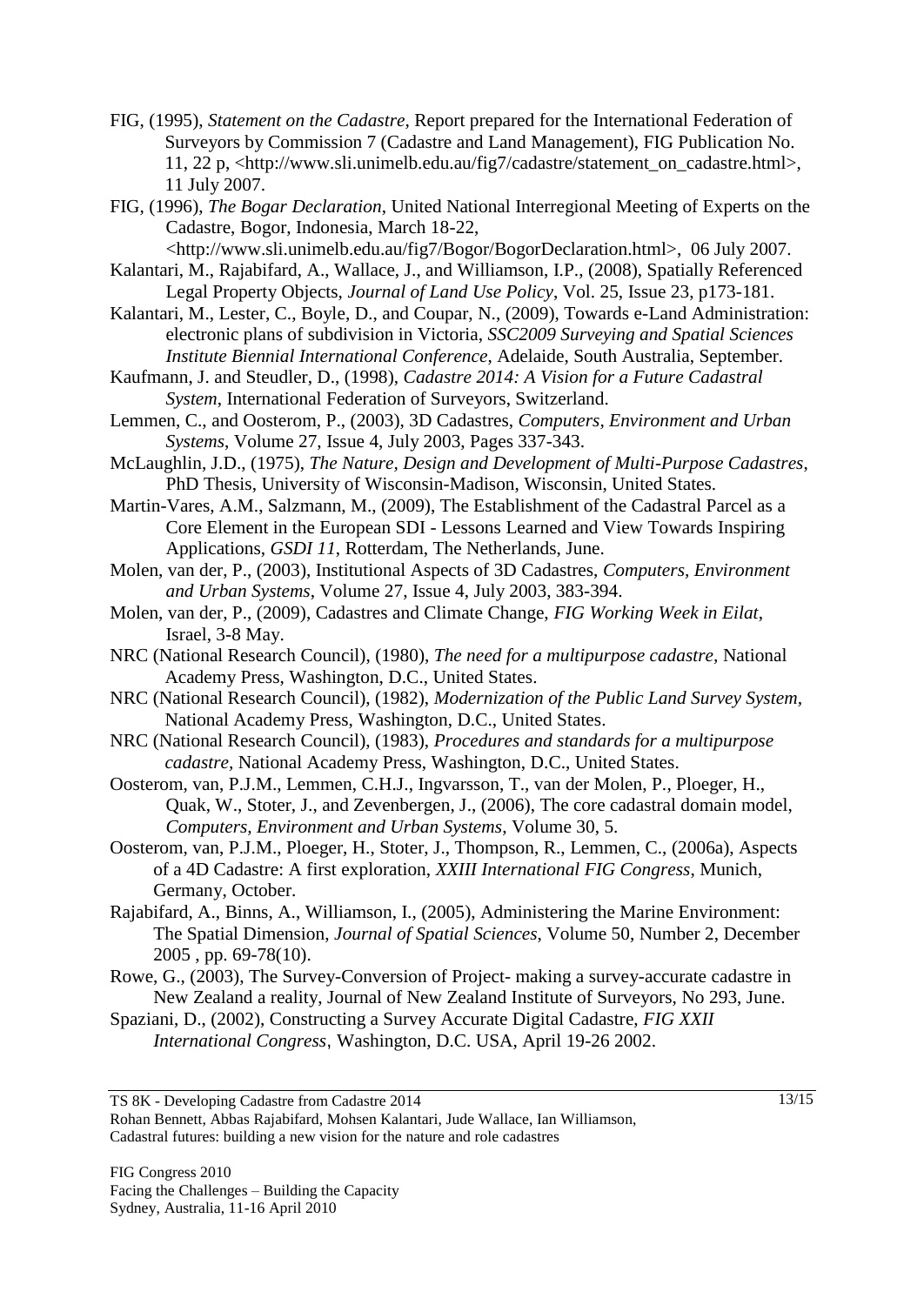- Stoter, J., and Salzmann, M., (2003), Towards a 3D cadastre: where do cadastral needs and technical possibilities meet?, *Computers, Environment and Urban Systems*, Volume 27, Issue 4, July 2003, Pages 395-410.
- Ting, L., (2002), *Principles for an Integrated Land Administration System to Support Sustainable Development*, PhD Thesis, Department of Geomatics, The University of Melbourne, Australia.
- Turner, S., (2002) *Tools for success: a manager's guide*. McGraw Hill, London, United Kingdom.
- UN, (1992), *Agenda 21*, United Nations Division for Sustainable Development, <http://www.un.org/esa/sustdev/agenda21text.htm>, 27 June 2007.
- UN-FIG, (1999), *The Bathurst Declaration*, UN-FIG International Workshop on Land Tenure and Cadastral Infrastructures in Support of Sustainable Development, Bathurst.
- UN-FPA, (2008), *State of World Population 2009*, <http://www.unfpa.org/swp/>, 7 July 2009.
- Wallace, J., and Williamson, I.P., (2006), Registration of Marine Interests in the Asia-Pacific Region, *Marine Policy*, Volume 30, Issue 3, May 2006, Pages 207-219.
- Williamson, I.P., (1985), Cadastres and Land Information Systems in Common Law Jurisdictions, *Survey Review*, 28 No 217, July, 114-119.
- Williamson, I.P., Enemark, S., Rajabifard, A., and Wallace, J., (2009), *Land Administration and Sustainable Development*, ESRI, United States.
- Yin, R.K., (2003), *Applications of Case Study Research,* (2nd edition), SAGE Publications, Thousand Oaks, California, United States.